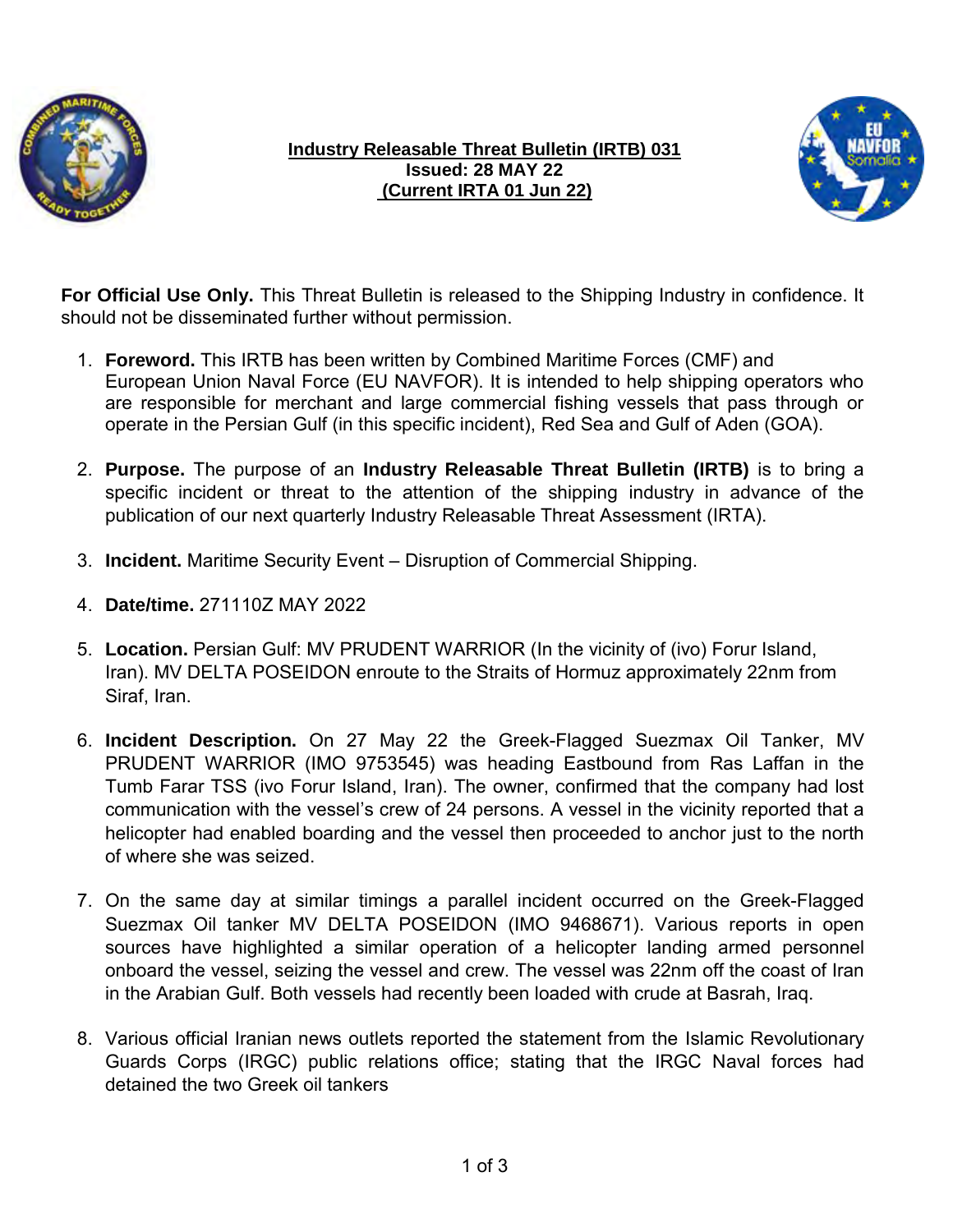9. **Comment.** This IRTB is based on information from multiple sources. CMF and EU

NAVFOR will continue to investigate this incident and will issue a further report if necessary.

- 10.This incident whilst outside of routine IRTB reporting areas (Red Sea and Gulf of Aden) may impact merchant traffic in other areas under CMF and EU NAVFOR responsibility.
- 11.The seizure of these vessels is a response by the Iranian Authorities to the detention by Hellenic Authorities, of the Russian/Iranian Flagged Aframax, MV LANA, formerly known as PEGAS (IMO 9256860). The vessel was reportedly carrying Iranian crude oil and was detained on 15 April 22 when at anchor off the port of Karystos on Evia, Greece. At the time, it was under a Russian flag with a crew of 19 Russians, being replaced by an Iranian flag 1 May 22. The Hellenic Coast Guard stated it was detained due to suspicions it had breached EU sanctions imposed against Russia due to the war in Ukraine. It later became apparent that the MV LANA was transporting Iranian oil, sanctioned by the US and subsequently transferred to the former at its request.
- 12.The seizure of the Greek vessels was a culmination of increasing protest by Iran over the MV LANA issue. Prior to the seizure of the Greek vessels on the 27 May 22, a press release by an Iranian media outlet close to Iran's Supreme National Security Council (SNSC), spoke of "punitive measures" against Greece due to the detention of a ship, bearing the Iranian flag. **Comment Ends.**
- 13.**Assessment:** Based on the current available information, the assessment is that the incident is an act of retribution pursuant to the detention of MV LANA. Currently there is no further indication of a threat to other shipping outside of specific interest by Iranian units. **Assessment Ends.**
- 14.**Recommendations.** Vessels are requested to remain vigilant and to adhere to BMP5<sup>1</sup> when transiting the region. While these waters are routinely patrolled by CMF, EU NAVFOR and other warships, the timely and comprehensive reporting of incidents and suspicious activity remains crucial to allow for a rapid incident response.

We request that, where possible, and without endangering the vessel or crew, vessels obtain and report as much factual detail as possible of incidents and suspicious activity, to include logs, photographs, video, and radar footage. CSOs and Master are strongly recommended to register their vessel with MSCHOA when entering the Voluntary Reporting Area (VRA) and to report any incidents to UKMTO in accordance with BMP5. This will enable a more rapid response to incident and allow CMF and EU NAVFOR Somalia to monitor activity, enabling the most effective allocation of resources.

In particular, special attention is required for sailing boats to check the special instructions posted at [www.mschoa.org](http://www.mschoa.org/) and BMP5 when planning their route.

 $\overline{a}$ <sup>1</sup> http://www.imo.org/en/ourwork/security/piracyarmedrobbery/documents/MSC.1-CIRC.1601.pdf